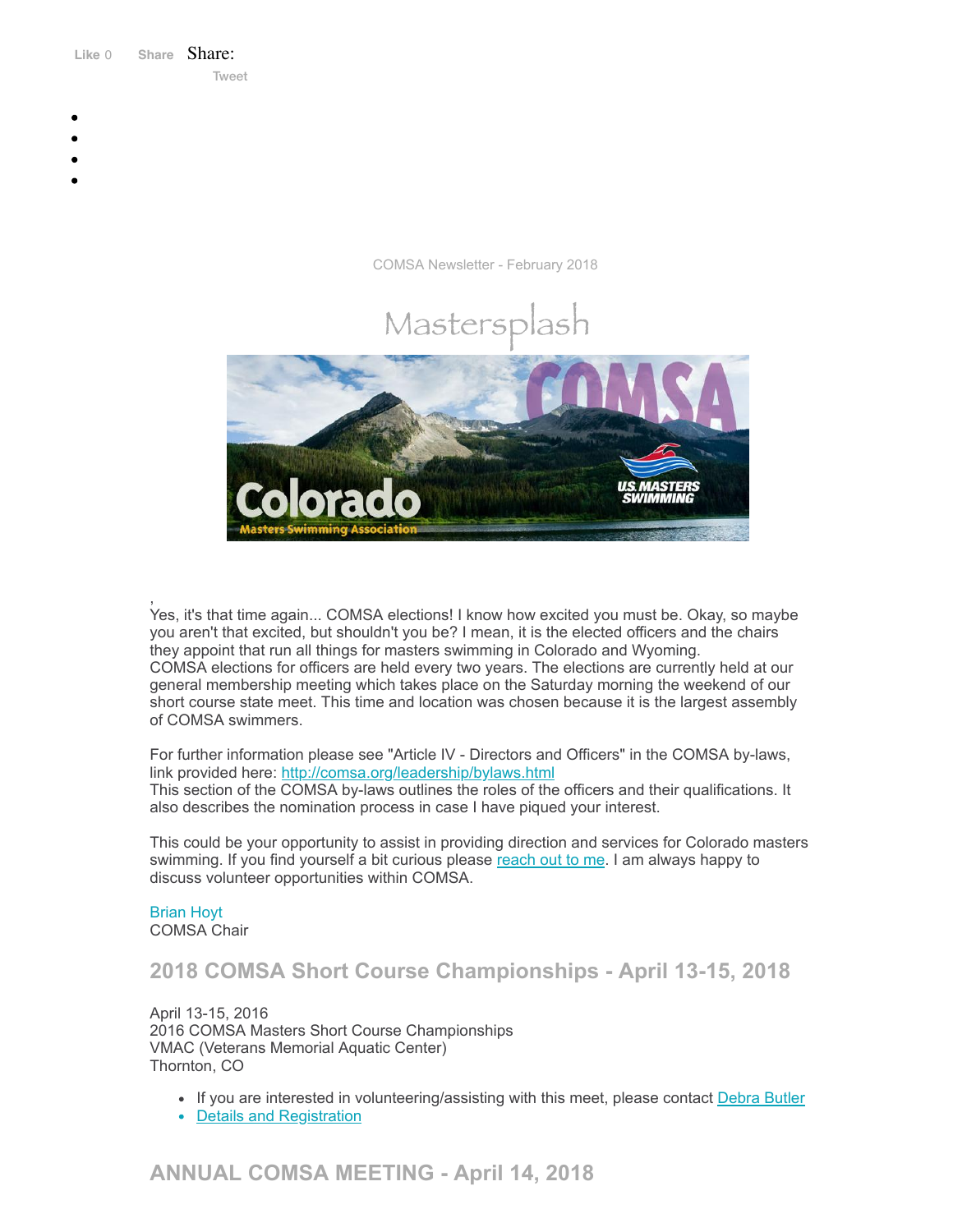The annual COMSA general business meeting will be held at the COMSA Short Course Championships meet. All COMSA members are invited to attend.

Meeting will be held on April 14, 2018 at 8:30 am, VMAC

Agenda:

- Officer Elections: Chair, Vice Chair, Secretary, Treasurer, Registrar
- Jack [Buchannan](http://comsa.org/records/ServiceAward.html) service award
- [Coaches](http://comsa.org/records/CoachAward.html) award
- 2019 State Meet Location Announcement

\* Please note, the deadline for officer elections and award [submissions](http://comsa.org/forms/Award%20Nomination%20Form_2018.doc) is March 16, 2018. Submissions can be sent to **[Brian Hoyt](mailto:bkhoyt@gmail.com)**.

#### **COMSA Club Highlight: Team Colorado**

COMSA has seen recent growth of a few new Clubs, and several members of one of COMSA's newest Clubs, Team Colorado, have started off the year with a bang. They've got some big goals in 2018.

Team Colorado was formed in late 2017, and currently consists of two workout groups: Team Sopris Masters, and Greenwood Athletic and Tennis Club Masters, with members representing the western slope and the front range.

A dozen of Team Colorado's 30 and growing members, along with several other volunteers from Boulder, CAC, Highlands Ranch, and additional COMSA workout groups, have formed a steering committee and are pulling together a massive effort to bring the charity event Swim Across America to the Denver area for the first time ever. It's truly awesome to see so many COMSA members pull together for this effort!

Why Swim Across America Exists: Every 15 minutes, 50 Americans are diagnosed with cancer. This is a sobering reality. But, the good news is that every year millions of Americans are beating cancer through advancements in treatments. Swim Across America, the official charity for swimmers, exists to raise money for our network of doctors and researchers who are the pioneers developing new cures and treatments to this dreaded disease. Michael Phelps, Missy Franklin, and over 100 Olympians support SAA.

Children's Hospital Colorado is the sole beneficiary of funds raised by SAA Denver participants. The SAA Denver steering committee's efforts are well underway and they promise to make this event spectacular for all who contribute and participate. Several Olympians have already committed to donate their time to the Denver event and participants will have opportunities to take photographs and get signatures. The event is intended to be a fun, family-friendly series of swims, and is open to all USMS and USA Swimming members, as well as anyone who has never swum before.

SAA Denver will conduct open water swim clinics in addition to a pool clinic leading up to the event, a VIP dinner for major sponsors, and a slew of festivities on the day of the event. Team fund-raiser competitions are encouraged - so get your workout group together and see how much you can raise! Challenge other workout groups to meet or beat your efforts!

If you are interested in finding out more information about the swim, please visit the SAA Denver website. If you are interested in [volunteering](http://www.swimacrossamerica.org/site/TR?fr_id=4751&pg=entry) to help on the event day, please contact [Heather](mailto:heather.hagadorn@icloud.com). To obtain information on being a corporate sponsor, please contact Bill [Vanderpoe](mailto:wavanderpoel@msn.com)[l](mailto:dfrank4252@gmail.com) and Dick Franklin.

 $\equiv$ SWIM $\equiv$  Date: August 26, 2018

ACROSS AMERICA Location: Chatfield Reservoir Swim Beach Distances: 5K, 1 mile, ½ mile, and a short family fun swim called the Balloon Splash

Is your Club or Workout group doing something amazing that you'd like to share with COMSA? Please submit your article to Newsletter Coordinator (Kelly [Davis\)](mailto:comsamastersplash@gmail.com) for consideration in the next newsletter!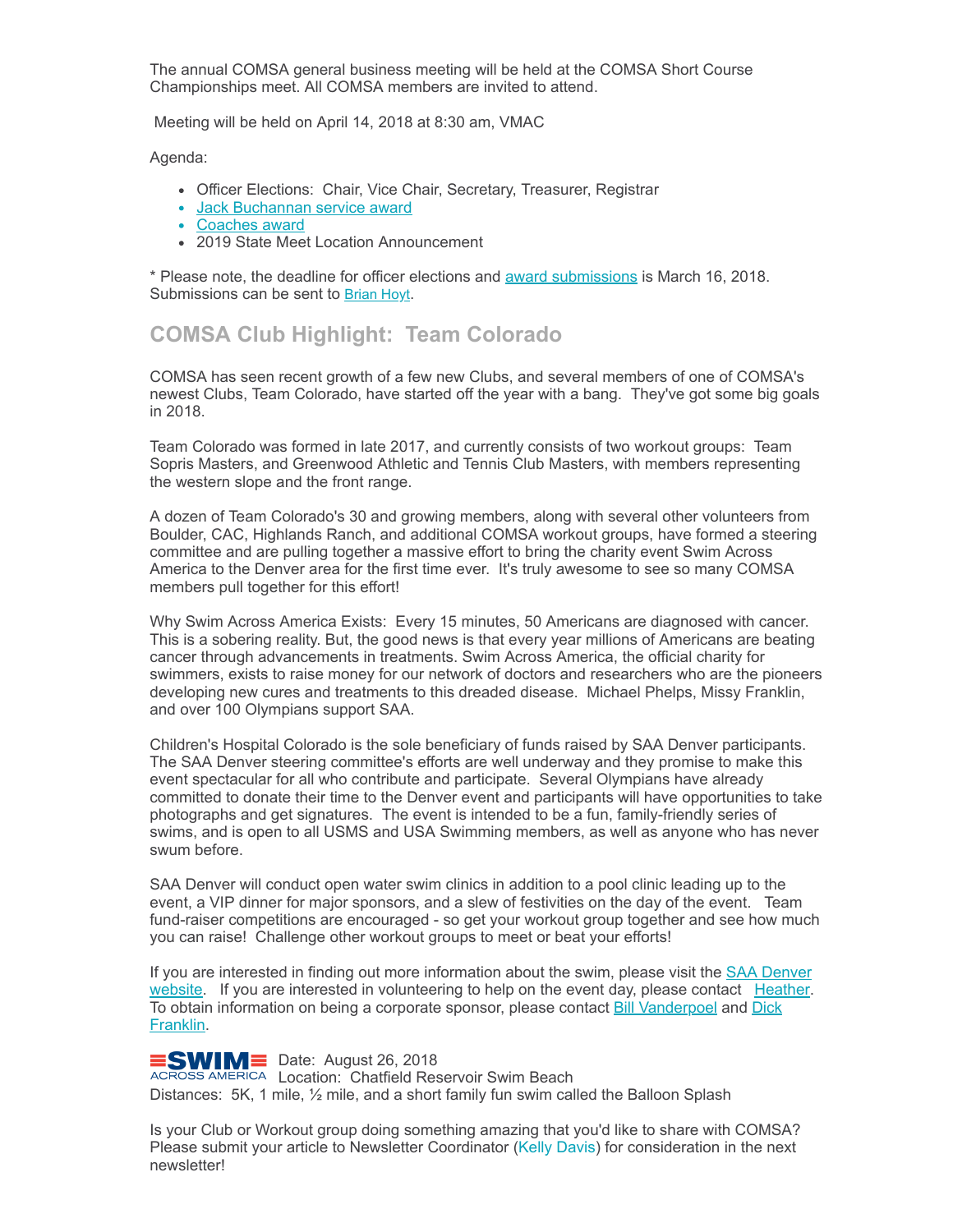### **Kevin Polansky - 1950 to 2018**



Kevin Polansky Master Swimmer, Coach, and Announcer passed away on January 6th, 2018 doing what he loved, swimming! He was a member of the Loveland Masters Swim Team which he founded in 1978. He competed for both Rocky Mountain Masters and Colorado Masters Swimming at USMS Nationals from 1980 to 2008.He volunteered for COMSA and served as Vice Chair from 1994 to 1996. Kevin was an inspiration, and always remembered to wish all his friends "Happy Birthday". Kevin was honored by the City of Loveland with the renaming of Lake Loveland as Kevin Polansky Lake on January 20th . The Loveland Masters Swim Team honored him by hosting a paddle-out

ceremony in honor of Kevin on January 20th.

Some words from Chuck Wolff, Rocky Mountain Masters and Colorado Masters Swimmer: "I first met Kevin at a local Masters Swim meet in 1979 where he blew everyone out of the water swimming a 1650 which he won by 6 lengths of the pool. In 1980 we traveled to Ft Lauderdale together for the national championships where he found a home to rent that had seen one too many spring breaks but it was cheap! He brought 2 cases of Coors Light with him because you couldn't get it in Florida at that time yet. He won everything he swam that year. In all the facebook posts I have seen everyone talks about what a motivator and great coach he was but he was the most intense competitor I have ever known. He won 10 World and 20 National titles. He trained like an animal and he didn't like the short races, his favorites were long distance freestyle and the hardest race in swimming the 400 Individual Medley. Then like the competitor he was he took on the Maui Channel where the current kept him stuck in virtually the same place for 4 hours and he did not quit! Unbelievable all he achieved."

More words from Jeff Ball, Masters Swimmer:

"About that Polman...

Kevin Polansky. Yes, the one and only Kevin Polansky; we were introduced by Rich (RC) Davis after we all three swam what was my first 10k Postal Swim Meet at the long course Centennial pool in Greeley in 1993 or so. Those two were already showered and dressed for the day by the time I finished my swim! From that day forward, I 'enjoyed' Kevin's moniker for me: "The Old Man of the Sea."

Upon learning that I lived in Loveland (commuted daily to Greeley for work), he said he was impressed enough that I persevered the rigors of 200 lengths of the 50 meter pool, Kevin invited me to swim with his Loveland High School girls swim team which was to begin their fall season in a couple of weeks. He started me in 'Paradise Cove' outside lane and taught me, along with newbies to the sport of swimming, drills and sets to improve skills for competition. ... As a coach, Kevin expected dedication and perseverance from his swimmers and had little tolerance for 'quitters.' I expect that his childhood, his extreme effort to become successful as an accomplished swimming athlete shaped his expectations of others, especially for the young lives in his charge. I was also blessed by Pol with the announcement to the girls team one year that: "I want you all to know that this Old Man of the Sea is truly a great Athletic Supporter." Godspeed, Polman."

In closing, as Kevin would say "Live Life! Love Life" Here are links to a couple of published articles about Kevin:

- <https://www.swimmingworldmagazine.com/news/passages-kevin-polansky-67/>
- [http://www.reporterherald.com/news/loveland-local-news/ci\\_31598798/loveland-council](http://www.reporterherald.com/news/loveland-local-news/ci_31598798/loveland-council-votes-rename-lake-loveland-honor-swim)votes-rename-lake-loveland-honor-swim
- <https://swimswam.com/swimming-loses-golden-voice-kevin-polansky/>
- [http://www.legacy.com/obituaries/reporterherald/obituary.aspx?](http://www.legacy.com/obituaries/reporterherald/obituary.aspx?page=lifestory&pid=187838513) page=lifestory&pid=187838513

#### **USMS One Hour National ePostal**

Congratulations on Going Postal John Batchelder and Tom Toomey at Northridge Rec Center on January 14th!! Both Swimmers Rocked the USMS One Hour National ePostal swim and represent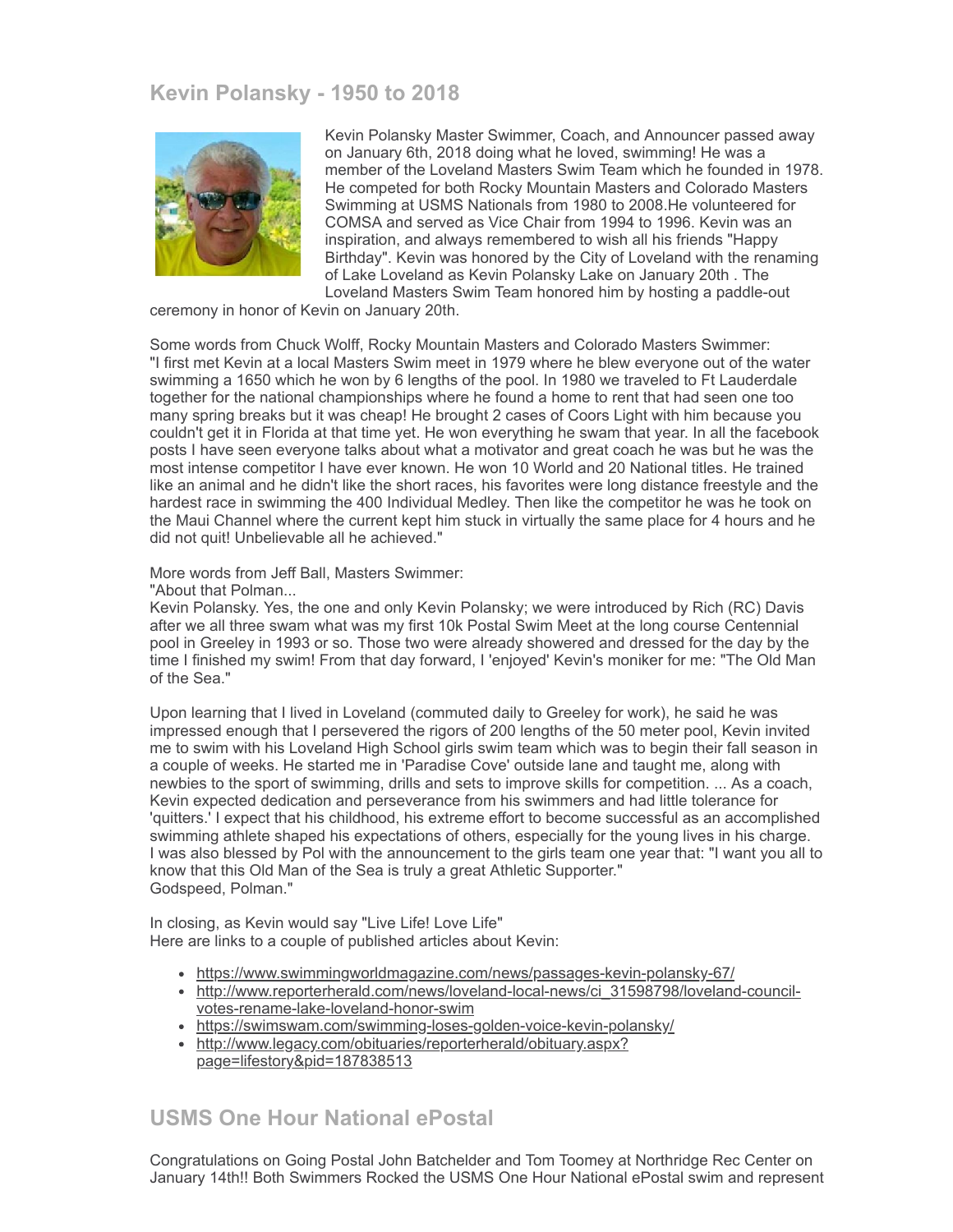all Master Swimmers in Colorado "Swimmingly"!

It's not too late for the rest of us to challenge ourselves by participating in the USMA One Hour National ePostal Championships. We have until February 15th!!

As we look forward to Spring, we can look forward to the 5k & 10k USMS National ePostal Championships!! Both must be completed between May 15th & September 15th! Dates will be set soon to complete both swims outside at Lowry Pool this Spring/Summer so stay tuned! Thank you COMSA for your continued support of the USMS Postal Series and providing us all with the opportunities!

Please check the COMSA website and newsletters for Updated Postal Information! We need YOU to go Postal in 2018!!

Nicole Vanderpoel Long Distance Pool Chair

# **[Register Now](http://www.usms.org/content/join_or_renew)**

**Quick Links Upcoming Events**

**February 15-28, 2018 2018 SmartyPants Vitamins USMS Winter Fitness Challenge** *[Details](http://www.usms.org/content/fitness_series)*

**[More About Us](http://comsa.org/)**

**[Clubs and Workout Groups](http://comsa.org/clubs/index.html)**

 **[Contact Us](mailto:swimkdavis@gmail.com)**

**March 3, 2018 1st Annual "Nash State and National's Warm-up" VMAC - Thornton, CO** *[Details and Registration](https://www.clubassistant.com/club/meet_information.cfm?c=2374&smid=9983)*

> **March 18, 2018 7th Annual Rock Classic Castle Rock, CO**  *[Details](http://comsa.org/events/2018/7th%20ANNUAL%20ROCK%20CLASSIC%20MASTERS%20SWIM%20MEET.docx) & [Registration](https://www.clubassistant.com/club/meet_information.cfm?c=2302&smid=10042)*

**April 13-15, 2018 COMSA Masters Short Course Championships VMAC - Thornton, CO**  *[Details & Registration](https://www.clubassistant.com/club/meet_information.cfm?c=1279&smid=9661)*

**See** *[COMSA website](http://comsa.org/)* **for more upcoming events** 

**CMS Apparel**

Colorado Masters apparel is now available through the Swim Team Store website. Long and short sleeve tee shirts and hoodies are available in black or white. Shorts and swim suits are in black only. Colors are all shown in black, the white choice is available once item is clicked on. All items have the Colorado Masters Swimming logo from this year as seen above. Purchase your apparel now and have items shipped directly to you.



[http://www.thelifeguardstore.com/lgsteams/productcart/pc/viewCategories.asp?](http://www.thelifeguardstore.com/lgsteams/productcart/pc/viewCategories.asp?idCategory=2980&idAffiliate=677) idCategory=2980&idAffiliate=677Â

username: colorado password: masters

**Local and National Swimming Links** [USMS Open Water Swimming Connection](http://usopenwaterswimming.org/)